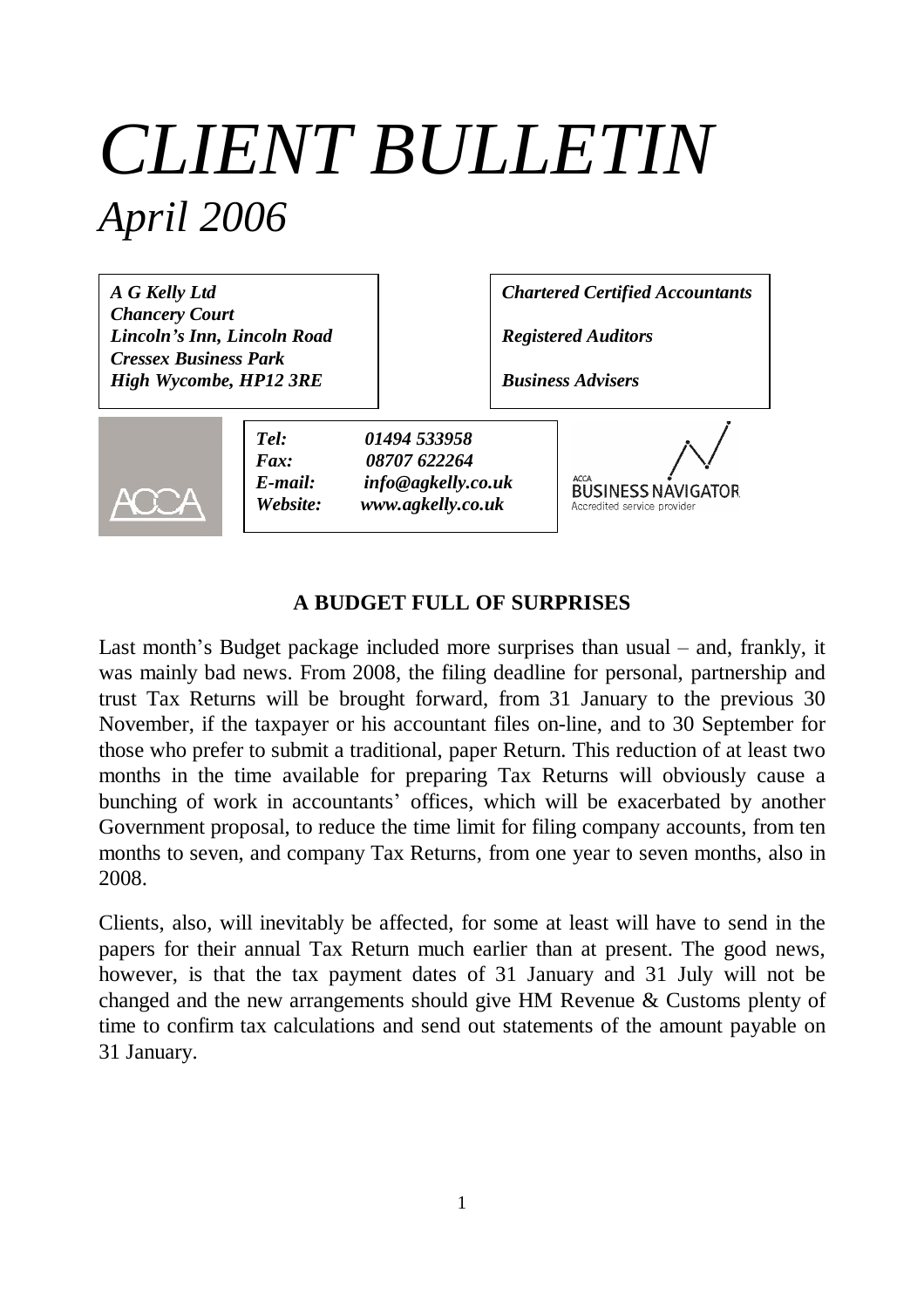# **INHERITANCE TAX CHANGES**

The second major surprise in the Budget was the extension of the special inheritance tax rules for discretionary trusts to most other family trusts. This is a very technical subject, but the practical consequences are dramatic and wide-ranging. For example:

- $\Box$  There will be an immediate inheritance tax charge when a trust is established by a living person, unless the amount settled is within the settlor's nil rate band (currently £285,000). There will be only a few exceptions to this rule – for example, very small settlements within the £3,000 annual exemption and trusts for disabled people.
- $\Box$  To the extent that the amount settled by a living person is within the nil rate band, it will use up that band permanently, so that it will not be available to be set against the settlor's estate on his eventual death. Hitherto, if the settlor survived for at least seven years, the amount settled was written off his inheritance tax 'clock'. This is important because many estate planning arrangements – including some 'off-the-shelf' plans offered by life assurance companies – have depended on the client making a settlement and surviving for seven years.
- $\Box$  Where property is left, by Will, to a child or young person, additional tax charges will apply if the beneficiary does not take full control over the capital on attaining age 18. At present, it is usual for the beneficiary to be paid the income from age 18 and then to receive the capital at age 25.
- $\Box$  Over time, the majority of trusts whether set up during life or by Will, and including those set up before the new rules came into force on Budget Day – will become subject to a periodic charge to inheritance tax, charged as 6% of the fund's value, once every ten years.

These changes will make effective estate planning even more difficult and will require all existing Wills to be reconsidered and possibly redrafted. They will also require all existing trusts and settlements (including life assurance policies and 'bonds' issued by life assurance companies as part of an off-the-shelf inheritance tax plan) to be reviewed – broadly speaking, there is a two-year transitional period during which action, if necessary, should be taken.

Another point to watch is that trusts are often created as part of a divorce settlement or by order of the Divorce Court. Trusts are also frequently used when a claimant receives substantial compensation for personal injury. On current information, it appears that trusts imposed by Court Order will be subject to the new tax régime in the same way as other trusts.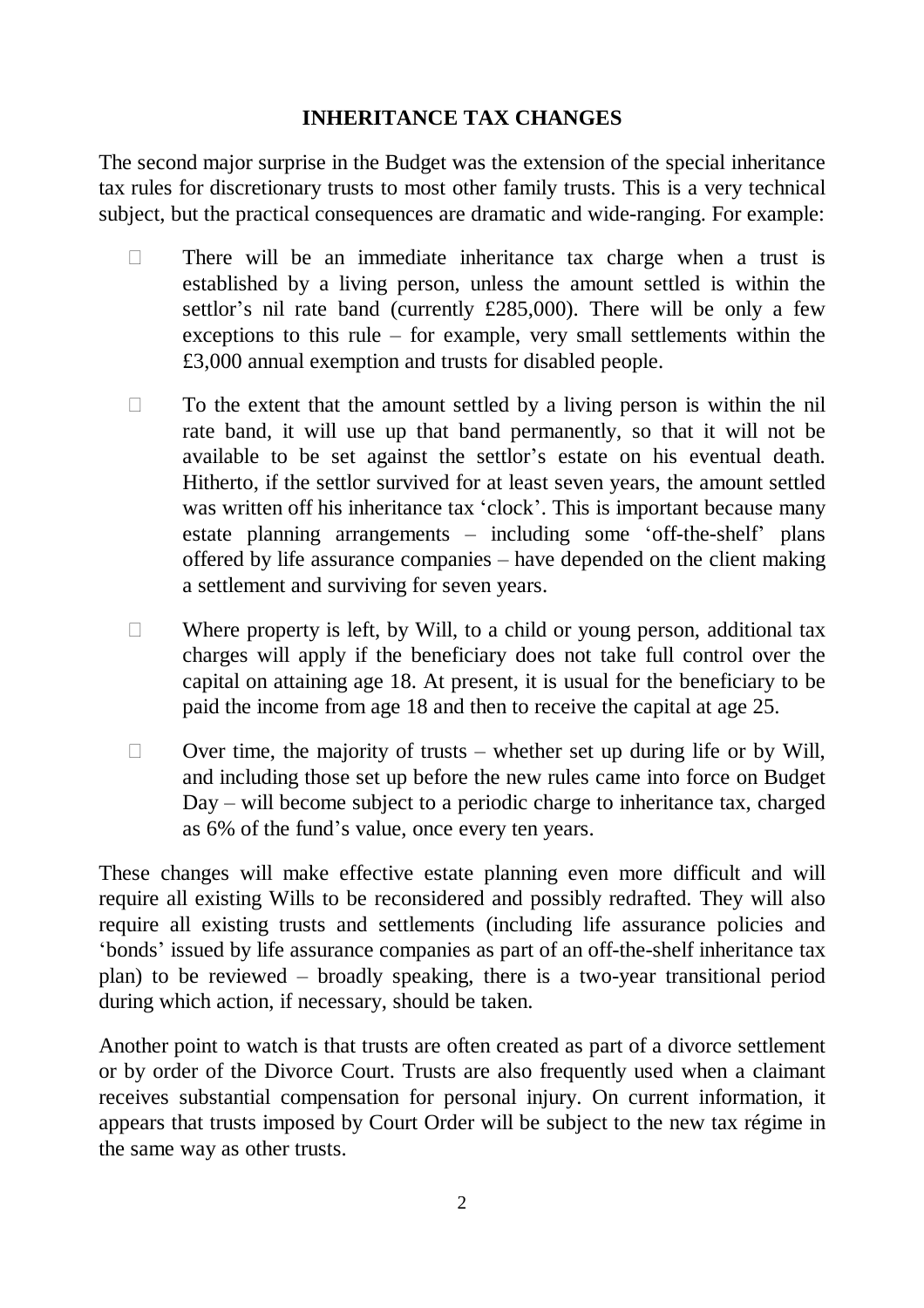All current arrangements incorporating trusts will need to be reviewed – which will be particularly difficult where the trust was used to settle contested property rights on divorce. However, unless there are exceptional circumstances, it would probably be better to defer the review until the final legislation is enacted, probably at the end of July. This is because the draft has attracted so much adverse comment, especially from the legal profession, that it is possible significant, if highly technical, changes will be made.

### **REFORM OF SMALL BUSINESS TAXATION**

In December 2004 the Government published a 'discussion paper' on the taxation of small business profits, which concluded that it was unfair that two similar businesses could be liable to pay very different amounts of tax and National Insurance contributions, simply because one traded as a company and the other as an individual or partnership – though the paper did recognise that the company does not always enjoy the more favourable treatment.

The solution suggested was a special tax régime for owner-managed small companies which, reading between the lines, meant charging National Insurance contributions on profits distributed as dividends. The paper also suggested replacing tax-based investment incentives – for example, first-year allowances for equipment purchases – with grants or subsidies.

Since then, nothing much has happened, except that the zero per cent 'starting rate' of corporation tax has been abolished with effect from 1 April 2006 (having been restricted to profits retained within the company since April 2004). However, the March 2006 Budget Report makes it clear that the treatment of small businesses is still 'under review', with the intention of ensuring that 'all individuals and businesses pay their fair share of tax and National Insurance contributions, irrespective of legal form'. For 'fair share' read 'the amount now paid by whoever is paying the most'.

The first stage of this review will concentrate on 'action to tackle disguised employment through managed service company schemes'. This is the area already targeted by the notorious 'IR  $35$ ' legislation – the Government's attempt to tax as employees IT consultants and other contractors who work through their own oneman (or one-woman) personal service companies. 'Managed service companies' are simply personal service companies where the administration – often including the provision of directors and a company secretary – is carried out on the contractor's behalf by a business set up to provide this service. Such businesses may also operate 'composite' or 'umbrella' companies, each of which services a number of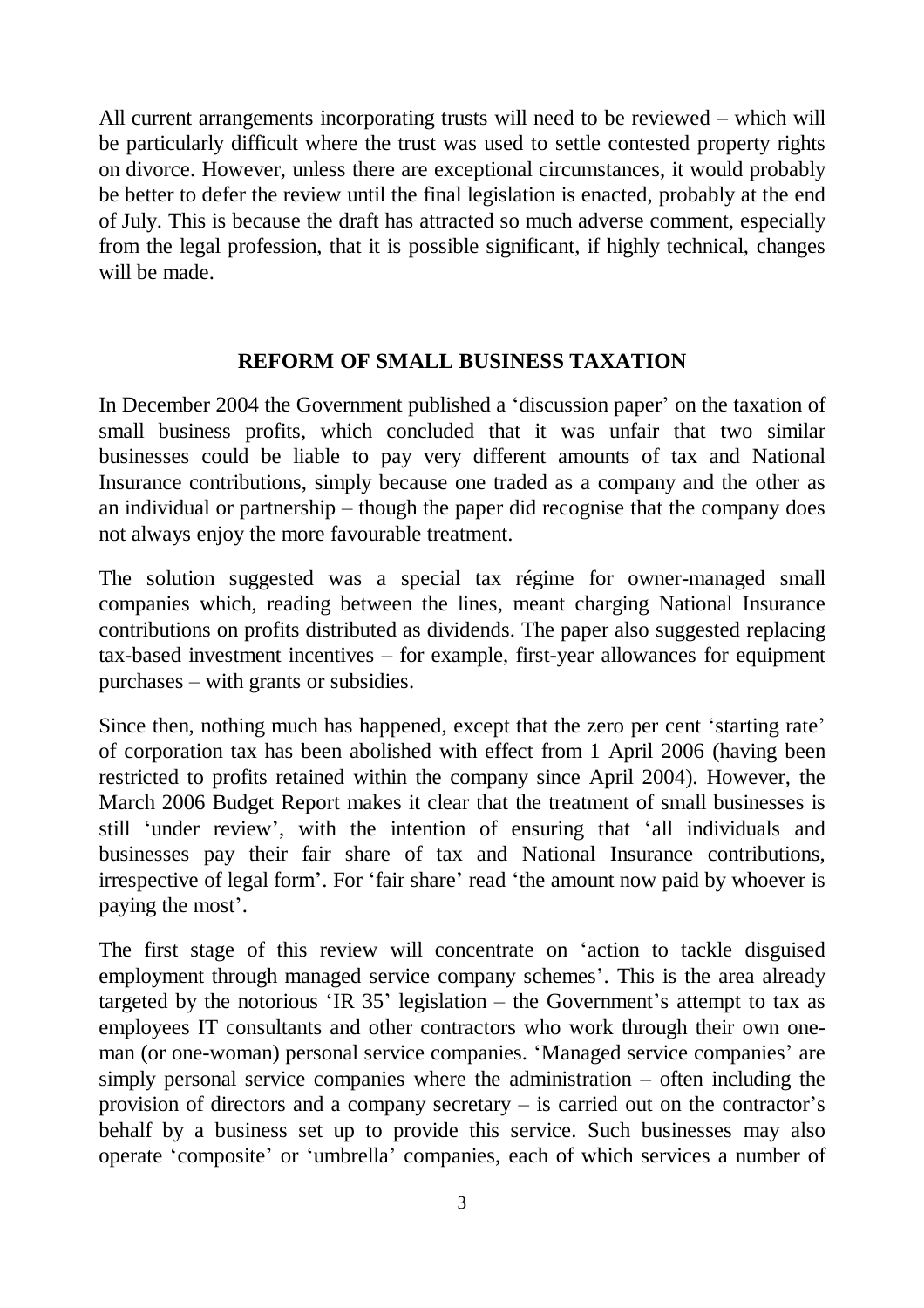unrelated clients. The Revenue are already challenging some of the 'composites' on technical grounds, but clearly the 'IR 35' legislation is still not, from the Government's point of view, fully effective.

# **STILL SCOPE FOR 'TURBOCHARGED' PENSIONS**

In one recent tax change, the bad news is in the headline and the good in the small print. Last December, the Chancellor announced that he would take steps to block 'pension turbocharging', which had been identified as a tax planning opportunity opened up by the new tax régime for pension funds, operational from 6 April 2006. Basically, 'turbocharging' (also referred to as 'recycling') means taking a tax-free lump sum from a pension fund – available from age 50 even if the individual does not retire – and reinvesting it in a second pension fund. The reinvestment counts as a further pension contribution, which qualifies for tax relief. Alternatively, an individual wishing to make a pension contribution could anticipate the lump sum it would create – as we said in the August 2005 edition of this newsletter:

'It will be possible for an individual, aged 50 or more, to make a substantial contribution to a pension plan and then immediately withdraw 25% of that contribution as a (tax-free) lump sum, leaving the remaining 75% to accumulate to produce a pension at a later date. For example, if a higher rate taxpayer contributes £20,000, the nett cost of a pension fund worth £15,000 will be only £7,000 (after 40% tax relief  $-$  £8,000 – and a £5,000 lump sum) – though this simple example does ignore the effect of the pension company's charges.'

The bad news is that 'turbocharging' will indeed be blocked by new legislation, which will impose a special tax charge on the 'recycled' lump sum. But the good news is that the charge will not apply unless the pension lump sums taken in a twelve-month period exceed  $£15,000 -$  and in some circumstances even more generous recycling ceilings may be available. Thus the example we gave last August would still work, because it uses only a third of the maximum permitted 'recycle'.

The downside, of course, is that the tax-free lump sum may only be taken once, so that if it is used for 'recycling', it will not be available when the individual finally retires.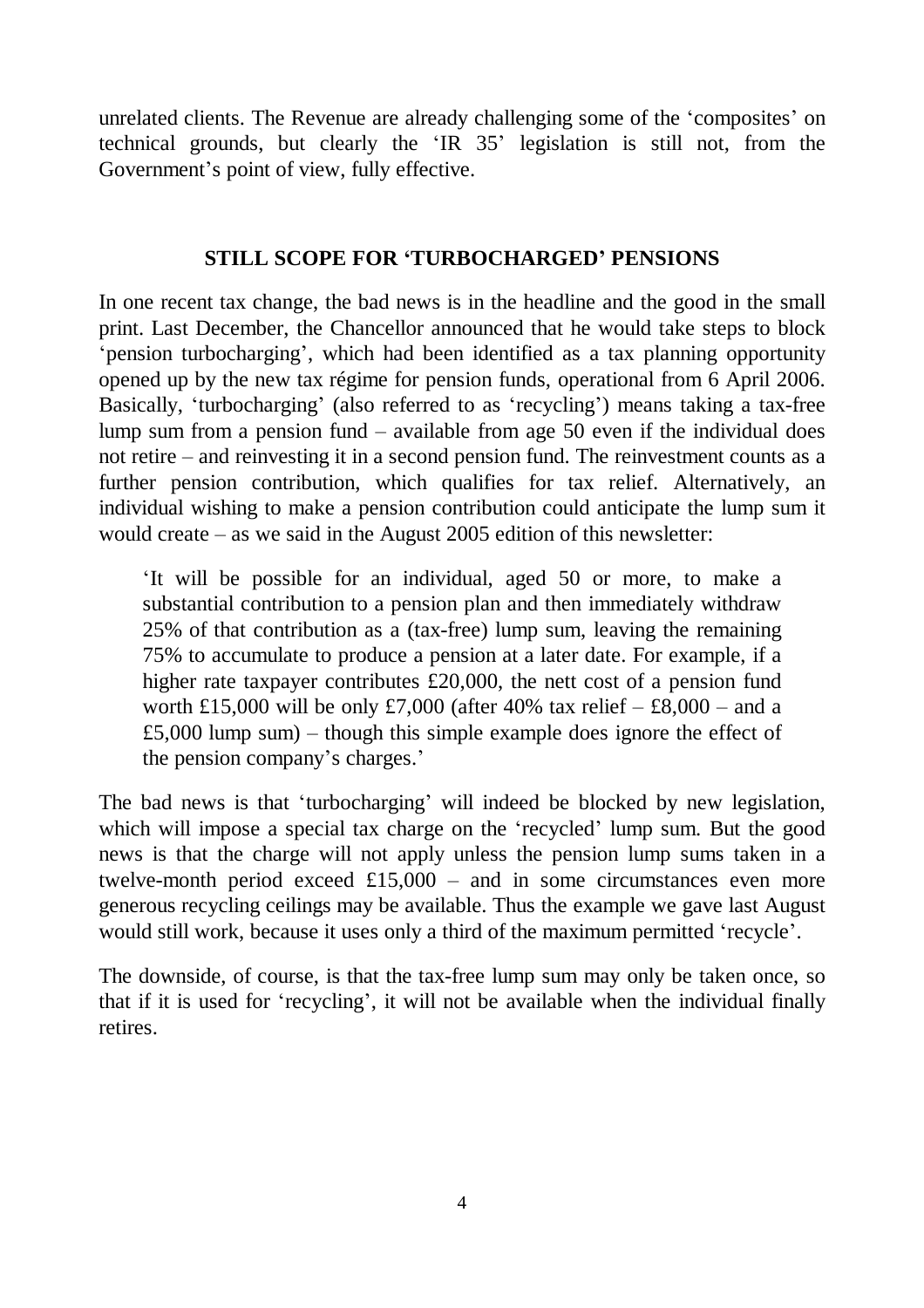#### **HOME COMPUTER INITIATIVE**

One of the Chancellor's smaller but still unwelcome surprises was the closing of the Home Computer Initiative, which had allowed employees and their families private use of computers belonging to their employers without paying extra tax by way of a benefit- in-kind charge. Employees who had already been allocated a computer may continue to use it tax-free, but the scheme is now closed to new entrants.

Amongst those most surprised was the Department of Trade and Industry, which was about to introduce a Home Computer Initiative scheme for its own staff!

#### **VAT: SCALE CHARGES FOR PRIVATE MOTORING**

The Budget increased the VAT scale charges on fuel used for private motoring by approximately 11% for petrol and 10% for diesel. With effect from your VAT quarter beginning 1 May, I June or 1 July 2006 (or from 1 May 2006 if you make monthly Returns), the VAT payable per car will be:

|                  | Quarterly Returns |        | <b>Monthly Returns</b> |        |
|------------------|-------------------|--------|------------------------|--------|
|                  | Petrol            | Diesel | Petrol                 | Diesel |
|                  | $\mathbf f$       | £      | £                      | £      |
| Up to $1,400cc$  | 40.66             | 38.72  | 13.55                  | 12.81  |
| 1,401 to 2,000cc | 51.53             | 38.72  | 17.13                  | 12.81  |
| Over $2,000cc$   | 75.66             | 49.30  | 25.17                  | 16.38  |

#### **. . . . . AND A COUPLE OF REMINDERS**

Small businesses are able to claim 50% first year allowances on most purchases of plant and machinery during 2006/07 – this includes purchases of vans and other commercial vehicles, but not ordinary motor cars. For small companies, 50% firstyear allowances are available for purchases in the year 1 April 2006 to 31 March 2007.

For 2006/07, the lowest wage that will frank an employee's National Insurance record for pension and benefit purposes is £84 a week or £364 a month. However, no contributions are payable until earnings exceed £97 a week or £420 a month.